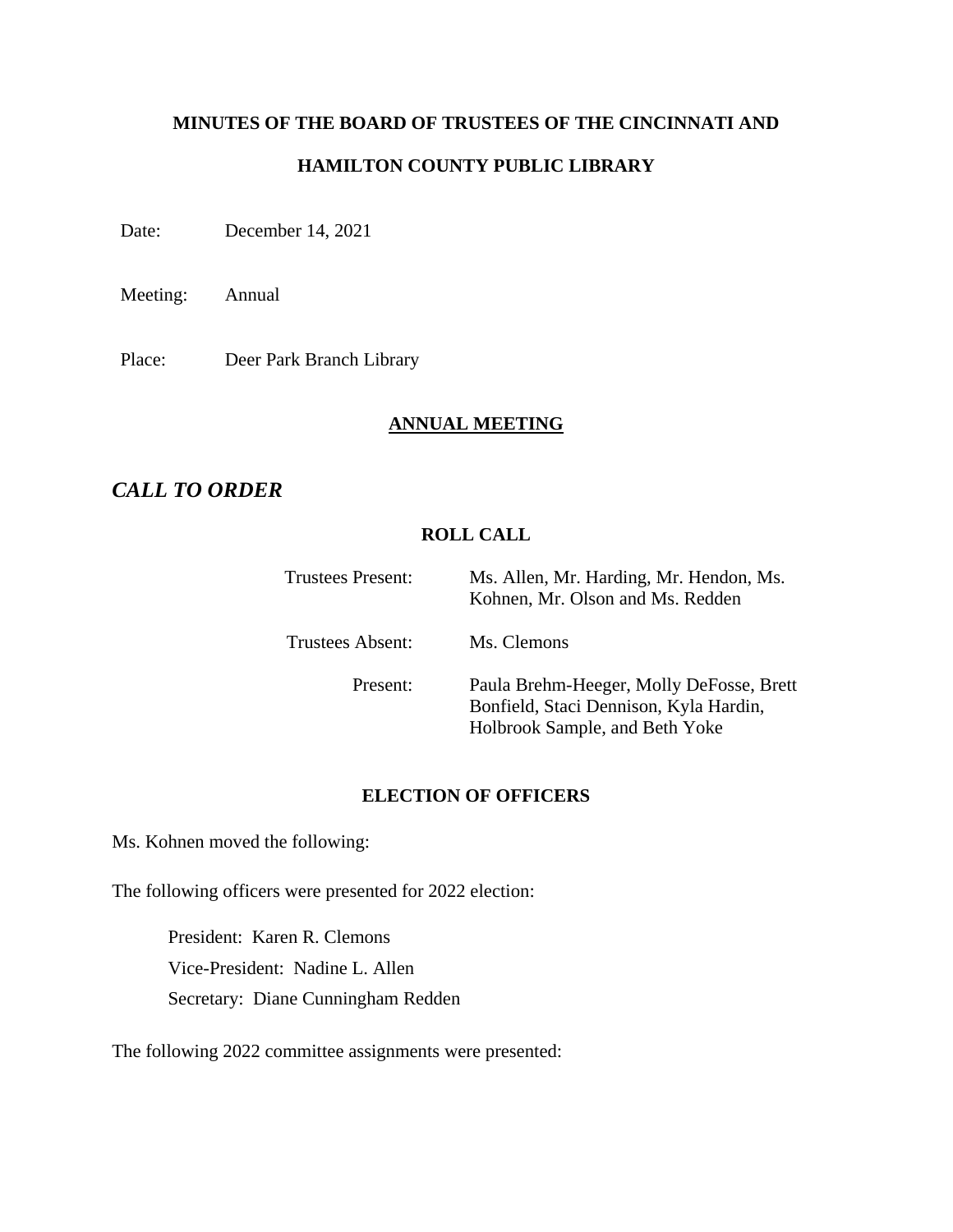#### **Facilities Finance and Audit**

Robert G. Hendon, Chair Nadine L. Allen Gregory W. Olson

#### **Human Resources**

Nadine L. Allen, Chair Christopher A. Harding Diane Cunningham Redden

#### **Operations**

Diane Cunningham Redden, Chair Robert G. Hendon Monica Donath Kohnen

#### **Technology**

Gregory W. Olson, Chair Christopher A. Harding Monica Donath Kohnen

#### **Strategy**

Christopher A. Harding, Chair Robert G. Hendon Gregory W. Olson

#### **Development**

Monica Donath Kohnen, Chair Nadine L. Allen Diane Cunningham Redden

Mr. Hendon seconded.

Voting for the motion: Ms. Allen, Mr. Harding, Mr. Hendon, Ms. Kohnen, Mr. Olson and Ms. Redden … 6 ayes. The motion carried. **(52-2021).**

#### **REPORT OF THE HUMAN RESOURCES COMMITTEE MEETING**

The Human Resources Committee met November 29, 2021. Committee Chair, Nadine Allen and Committee Member Christopher Harding, as well as Board President, Diane Cunningham Redden, and Board Members Robert Hendon and Gregory Olson were in attendance. Staff members Paula Brehm-Heeger and Kyla Hardin were also in attendance.

Ms. Allen moved the following:

• Appoint Molly DeFosse, Chief Finance and Facilities Officer, as Fiscal Officer. The Board approve a stipend of \$5,000 annually for the duties of the Fiscal Officer for Ms. DeFosse.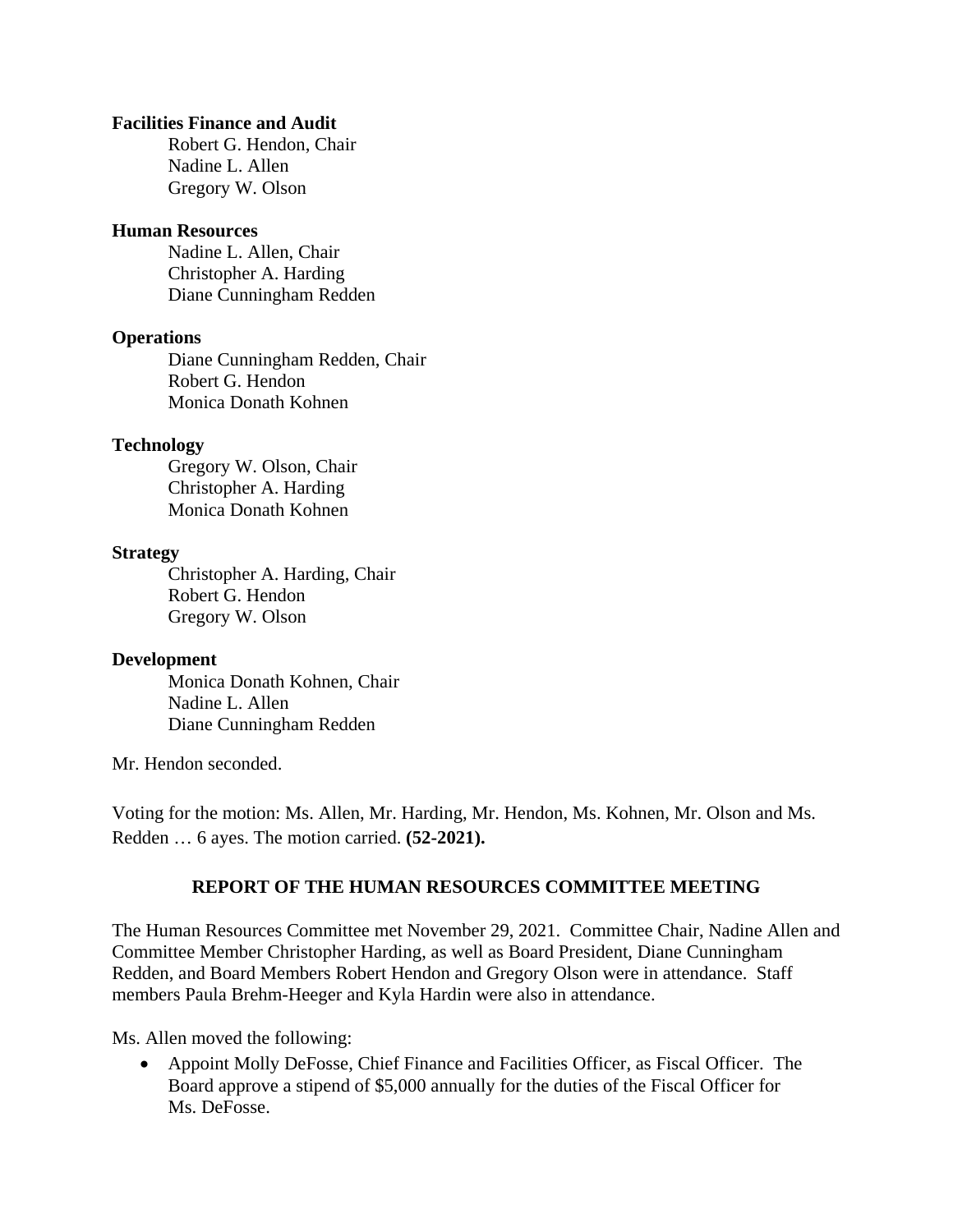- Appoint Alesha Sanders, Senior Financial Analyst, as Deputy Fiscal Officer. Ms. Sanders receives no additional compensation for serving in this capacity.
- Continue the appointment of Paula Brehm-Heeger as Eva Jane Romaine Coombe Director at an annual base salary of \$245,211.20 for 2022.

Mr. Olson seconded.

Voting for the motion: Ms. Allen, Mr. Harding, Mr. Hendon, Ms. Kohnen, Mr. Olson and Ms. Redden … 6 ayes. The motion carried. **(53-2021).**

Mr. Hendon moved the following:

## **ANNUAL APPROPRIATION RESOLUTION AND ESTIMATED RESOURCES FOR 2022**

The Ohio Department of Taxation has set our 2022 Public Library Fund receipts at \$43,481,894 and Hamilton County has estimated property tax levy receipts of \$38,266,218. Using these amounts, total General Fund resources are estimated to be **\$82,968,000**, as follows:

| <b>TOTAL ESTIMATED RESOURCES</b> | \$103,468,000.00 |
|----------------------------------|------------------|
| <b>NEW INCOME</b>                | 82,968,000.00    |
| Other Income                     | 1,219,888.00     |
| Hamilton County Property Tax     | 38,266,218.00    |
| Public Library Fund              | 43,481,894.00    |
| PRIOR YEAR CARRYFORWARD          | 20,500,000.00    |
| Unencumbered Balance             | 18,750,000.00    |
| <b>Operating Contingency</b>     | \$1,750,000.00   |

#### **2022 GENERAL FUND RESOURCES**

Overall, the 2022 budget includes adjustments to the salary schedule as noted in the Human Resources Committee report, merit increases based on performance with the implementation timeline to be determined mid-year, funding to supplement employee Ohio Library Council dues up to 50% of the membership cost up to \$45 per employee, and support for current operations and planned initiatives.

Although the budget does result in a deficit, it is in line with the projected ending fund balance of \$20 M at 12/31/2022 that was included in the Facility Master MP timeline of capital transfers.

It is recommended that the 2022 General Fund appropriation (spending authority) be set at **\$85,680,500** distributed by account as follows.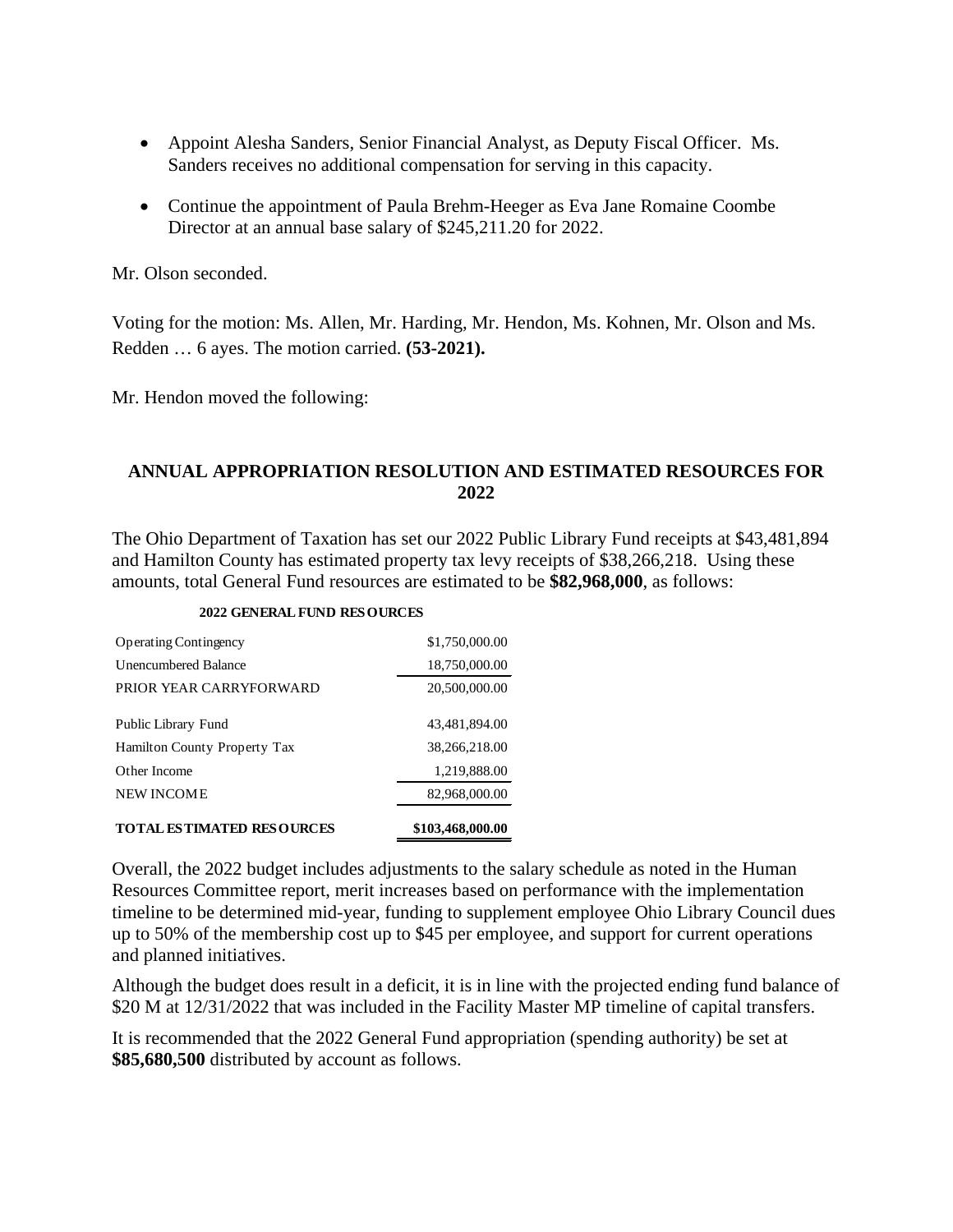#### **2022 GENERAL FUND APPROPRIATION**

| <b>Salaries</b>                        | \$32,491,500.00 |
|----------------------------------------|-----------------|
| <b>Retirement Benefits</b>             | 4,548,800.00    |
| <b>Insurance Benefits</b>              | 5,152,700.00    |
| Supplies                               | 1,946,050.00    |
| Purchased & Contracted Services        | 11,419,450.00   |
| Library Materials & Information        | 9,585,000.00    |
| Capital Outlay                         | 982,000.00      |
| Other Objects                          | 555,000.00      |
| <b>Other Financing Uses - Transfer</b> | 19,000,000.00   |
| <b>TOTAL APPROPRIATION</b>             | \$85,680,500.00 |

In addition to the General Fund, estimated resources and appropriations have been prepared for special revenue, capital and permanent (trust) funds. These recommendations plus unencumbered carry-forward balances for all funds are detailed in **Exhibit A** and summarized below. Trust fund principals, a total of \$6,773,599 are excluded from permanent fund balances.

| <b>FUND</b>                    | 2022 ESTIMATED     | 2022             | 2022                 |
|--------------------------------|--------------------|------------------|----------------------|
|                                | <b>AVAILABLE</b>   | <b>ESTIMATED</b> | <b>APPROPRIATION</b> |
|                                | <b>BALANCE</b> (3) | <b>RESOURCES</b> |                      |
| General Fund                   | \$20,500,000.00    | \$82,968,000.00  | \$85,680,500.00 (1)  |
| Building & Repair Capital Fund | 25,250,364.91      | 19,000,000.00(2) | 42,250,000.00        |
| Special Revenue (4 funds)      | 1,191,145.16       | 572,402.84       | 643,707.68           |
| Permanent (44 funds)           | 1,287,561.52       | 153,250.00       | 299,500.00           |
| <b>Total</b>                   | \$48,229,071.59    | \$102,693,652.84 | \$128,873,707.68     |

(1) Includes \$19 million capital transfer to Building & Repair.

(2) Includes \$19 million transfer from General Fund.

(3) Balances are estimates at 12/31/21. Final actual balances will be reported to the County.

The Special Revenue and Permanent Funds appropriations include routine spending, as well as appropriations from the Armstrong Fund to be used as necessary in working towards our supporting staff morale, support in the community engagement process (both which may include the purchase of refreshments), and to supplement the tuition assistance plan.

It is recommended that the Board adopt a Resolution to provide for expenditures during the fiscal year ending December 31, 2022, the resources of the Library be appropriated at the fund and object levels outlined in **Exhibit A**. Upon approval by the Board, this information will be submitted to the Hamilton County Budget Commission as the Library's **2022 Annual Appropriation Resolution** and **Certificate of Sources Available for Expenditure**.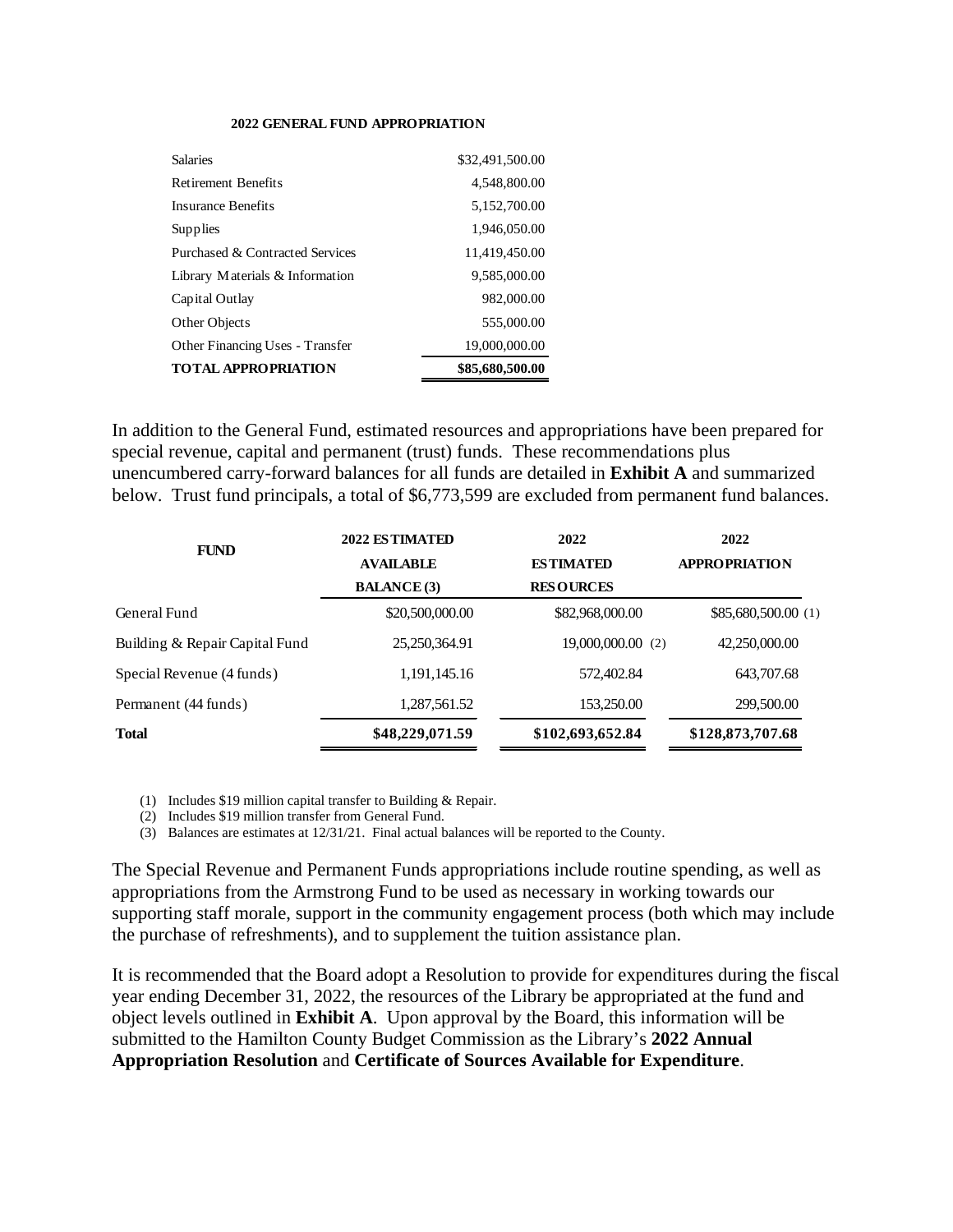Mr. Harding seconded.

Voting for the motion: Ms. Allen, Mr. Harding, Mr. Hendon, Ms. Kohnen, Mr. Olson and Ms. Redden … 6 ayes. The motion carried. **(54-2021).**

## **ANNUAL MEETING RESPONSIBILITIES**

Mr. Hendon requested:

• Approve executing two public official bonds in the name of Molly DeFosse, Fiscal Officer and Alesha Sanders, Fiscal Supervisor – Financial Analyst/Deputy Fiscal Officer, each in the amount of \$500,000 for terms commencing December 31, 2021 and ending December 31, 2022 in accordance with the below statue.

Section 3375.32 of the Ohio Revised Code requires a library fiscal officer to execute a bond in an amount and with surety to be approved by the board, payable to the board, and conditioned for the faithful performance of the official duties required.

## RESOLUTION/AUTHORIZATION FOR BANK ACCOUNTS

The annual change of officers of the Board and the annual appointment of a Fiscal Officer requires notification to our banking service providers. In addition, they require a resolution of the Board assigning the authority for financial transactions. It is requested that the Board adopt the resolution attached as **Exhibit A,** which is based on the following provisions of the Ohio Revised Code:

Per ORC 3375.32, the board *shall elect* a fiscal officer who shall serve for a term of one year. ORC 3375.36 states that the board *may appoint* a deputy fiscal officer.

ORC 3375.35 states in part that "no moneys credited to a free public library shall be paid out except on a check signed by the fiscal officer of the board having jurisdiction over said moneys and the president, vice-president, *or* secretary of said board". The Library traditionally has designated the Fiscal Officer and President as co-signers on all checks. Both signatures are applied through a secure check-signing system.

ORC 3375.36 states that the fiscal officer shall be the treasurer of the library funds. ORC 3375.38 states that "all the duties…relating to the moneys to the credit of or to be credited to a board of library trustees of a free public library shall be complied with by dealing with the fiscal officer of such board". On the basis of these two broad authorizations, the Library Fiscal Officer and, by written designation, the Deputy Fiscal Officer have been authorized to transfer funds between library accounts and to buy and sell investments. The Library's Investment Policy, approved by the Board on October 13, 2015, establishes these responsibilities as well. Further, it would be impractical to require a board member's signature for these routine transactions.

Our bankers also need to know who is authorized to enter into contracts and agreements. As previously established, the attached resolution designates that "the Fiscal Officer, Deputy Fiscal